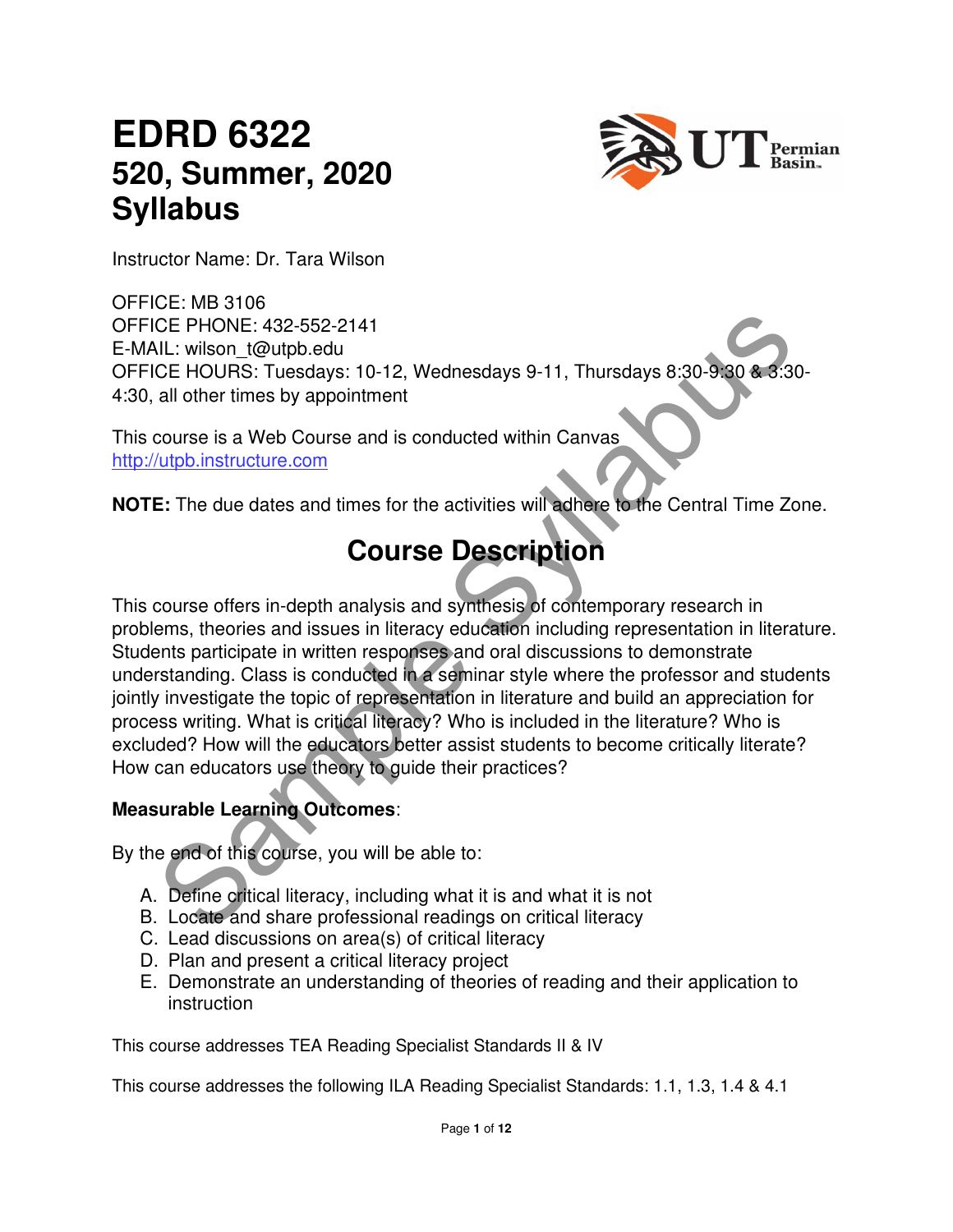**Prerequisites**: admission to graduate studies

### **Materials**

Required Materials:

- Tracy, D. & Morrow, L. (2012). Lenses on Reading, 3rd ed. NY: Guildford Press. ISBN: 978-1462530649
- C. & Tribunella, E. (2013). *Reading Children's Literature: A Critical Infroduction*<br>
NY: Bedford/St. Martin's Press ISBN: 978-0312608484<br>
mez, Francisco. (1997). *The Circuit, Stories from the Life of a Migrant Child.*<br>
A Hintz, C. & Tribunella, E. (2013). Reading Children's Literature: A Critical Introduction. NY: Bedford/St. Martin's Press ISBN: 978-0312608484
- Jimenez, Francisco. (1997). The Circuit, Stories from the Life of a Migrant Child. Albuquerque: University of New Mexico Press ISBN: 978-0826317971

Bauer, J. (2012). Almost Home. NY: Puffin Books. ISBN: 978-0142427484

- Tillage, L.W. (1997). Leon's Story. NY: Farrar, Straus, Giroux. ISBN: 978-0374443306
- Velasquez, (2017). Dreams & Nightmares, New York: Parlor Press. ISBN: 9781602359390

Other materials:

internet

# **Important Academic Dates**

UTPB Academic Calendar

### **Course Overview**

**Description of the assignments:** 

**This class has a total of 200 pts. possible** 

**Reflective Journal: 60 pts (Objectives A & E) (TEA II & IV) (ILA 1.3,1.4 & 4.1)** 

You will keep a reflective journal on reading assignments as you build a definition of critical literacy. This journal will include note taking on the required reading assignments including books and required articles. Entries include a brief summary (1/2 page minimum), followed by a reflection, and questions. **Your final journal entry/reflection serves as a final exam. You will submit the first half at the midterm.**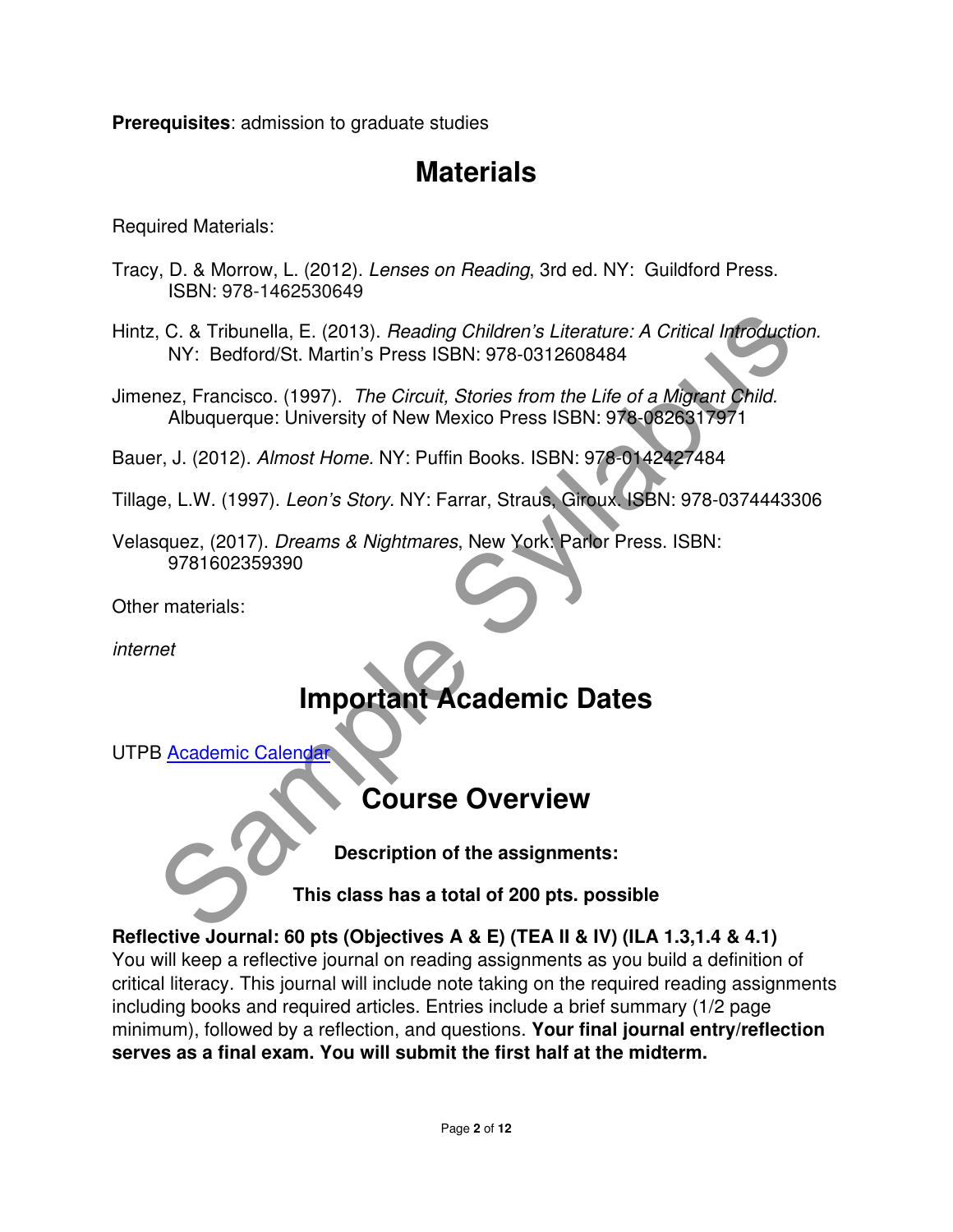#### **Theoretical Research paper: 50 pts (Objectives B & E) (TEA II) (ILA 4.1)**

Choose six scholarly articles that contain a theoretical framework. You will analyze each article's theoretical framework by explaining the connection between the theories presented and the research outcomes or instructional activities recommended. See assignment sheet for details.

#### **Critical Literacy Classroom Project and presentation 50 pts (Objective D) (TEA II & IV) (ILA 1.1, 1.3 & 4.1)**

You will choose a children's book that exhibits a form of representation. You will analyze the book applying theories of critical/pedagogical literacy, and explain your thoughts to our class in a 6 slide power point or another form of presentation. For example I once chose to analyze two novels about immigrant girls from a post-colonial perspective. Prepare and upload a handout.

#### **Online Discussions. 40 pts. (Objectives B & C) (TEA II & IV) (ILA 4.1)**

There are four discussion topics. You will be responsible for posting at least one paragraph reacting to the assigned topic. You will also post one question for discussion and respond to at least one other student's question and one other students' paragraph.

|            | ze the book applying theories of critical/pedagogical literacy, and explain your<br>this to our class in a 6 slide power point or another form of presentation. For<br>iple I once chose to analyze two novels about immigrant girls from a post-colonia<br>bective. Prepare and upload a handout.                            |               |                   |  |
|------------|-------------------------------------------------------------------------------------------------------------------------------------------------------------------------------------------------------------------------------------------------------------------------------------------------------------------------------|---------------|-------------------|--|
| ing:       | ne Discussions. 40 pts. (Objectives B & C) (TEA II & IV) (ILA 4.1)<br>e are four discussion topics. You will be responsible for posting at least one<br>graph reacting to the assigned topic. You will also post one question for discussi<br>espond to at least one other student's question and one other students' paragra |               |                   |  |
|            | <b>Course Activity</b>                                                                                                                                                                                                                                                                                                        | <b>Points</b> | Percentage        |  |
|            |                                                                                                                                                                                                                                                                                                                               |               | of Total<br>Grade |  |
|            | Reflective Journal                                                                                                                                                                                                                                                                                                            | 60            | 30%               |  |
|            | <b>Critical Lit. Project</b>                                                                                                                                                                                                                                                                                                  | 50            | 25%               |  |
|            | <b>Theoretical Research</b><br>Paper                                                                                                                                                                                                                                                                                          | 50            | 25%               |  |
|            | <b>Discussions</b><br>Topic # 1<br>Topic # 2<br>Topic#3<br>Topic #4                                                                                                                                                                                                                                                           | 40            | 20%               |  |
|            | <b>Total</b>                                                                                                                                                                                                                                                                                                                  | 200           | 100%              |  |
| ing Scale: |                                                                                                                                                                                                                                                                                                                               |               |                   |  |

Grading:

Grading Scale:

| <b>Grade Range</b>        | <b>Letter Grade</b> |  |
|---------------------------|---------------------|--|
| 93 and above (186 points) |                     |  |
| 85 to 92 (170-185 points) |                     |  |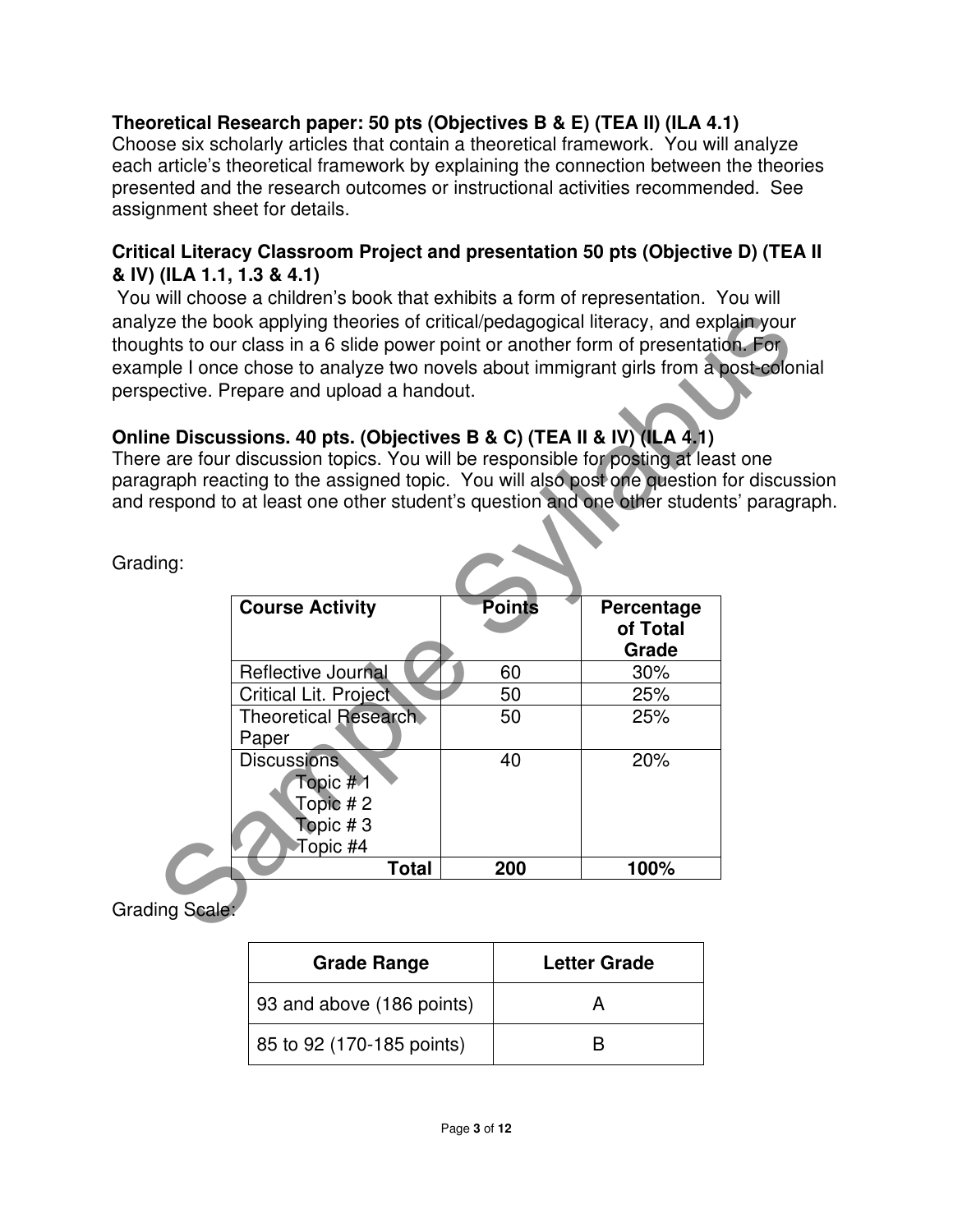| <b>Grade Range</b>     | <b>Letter Grade</b> |
|------------------------|---------------------|
| 75-84 (150-169 points) |                     |

\*Unless otherwise stated, all materials, activities, and assessments are required and are not optional.

### **Communication, Grading & Feedback**:

minunication, Grading & Feedback:<br>
be contacted via email, canvas, during office hours and phone. I try to respond<br>
ages within 24 hours. You will receive a response in 48 hours. The tumpround<br>
ages with 24 hours. You will I can be contacted via email, canvas, during office hours and phone. I try to respond to messages within 24 hours. You will receive a response in 48 hours. The turnaround time on grades is a week. Check Canvas often. Feedback will either be written on assignments or a note in Canvas. I will be very engaged in your learning by participating in discussions, having office hours (both physical and virtual), and posting weekly announcements,

### **Time Management:**

A student should expect to spend three hours on preparation and learning assignments for every semester credit hour. If a class is a 3-semester credit hour class, it is expected that a student should spend about 9 hours out of class on assignments in addition to 3 hours of in-class time for a total of about 12 hours per week to obtain an "A" in a class. It is important to develop a Time Management Plan to be successful.

### **Policies**

Discussion Board

Discussion Board is primarily for discussing course related topics and issues. Best practices are:

- Read all message postings in online discussion.
- Respond to the question directly
- Reply to minimum of two other student posts.
- Use a person's name in the body of your message when you reply to their message.
- Avoid postings that are limited to 'I agree' or 'great idea', etc.
- Ensure responses to questions are meaningful, reflective.
- Support statements with concepts from course readings, refer to personal experience, examples.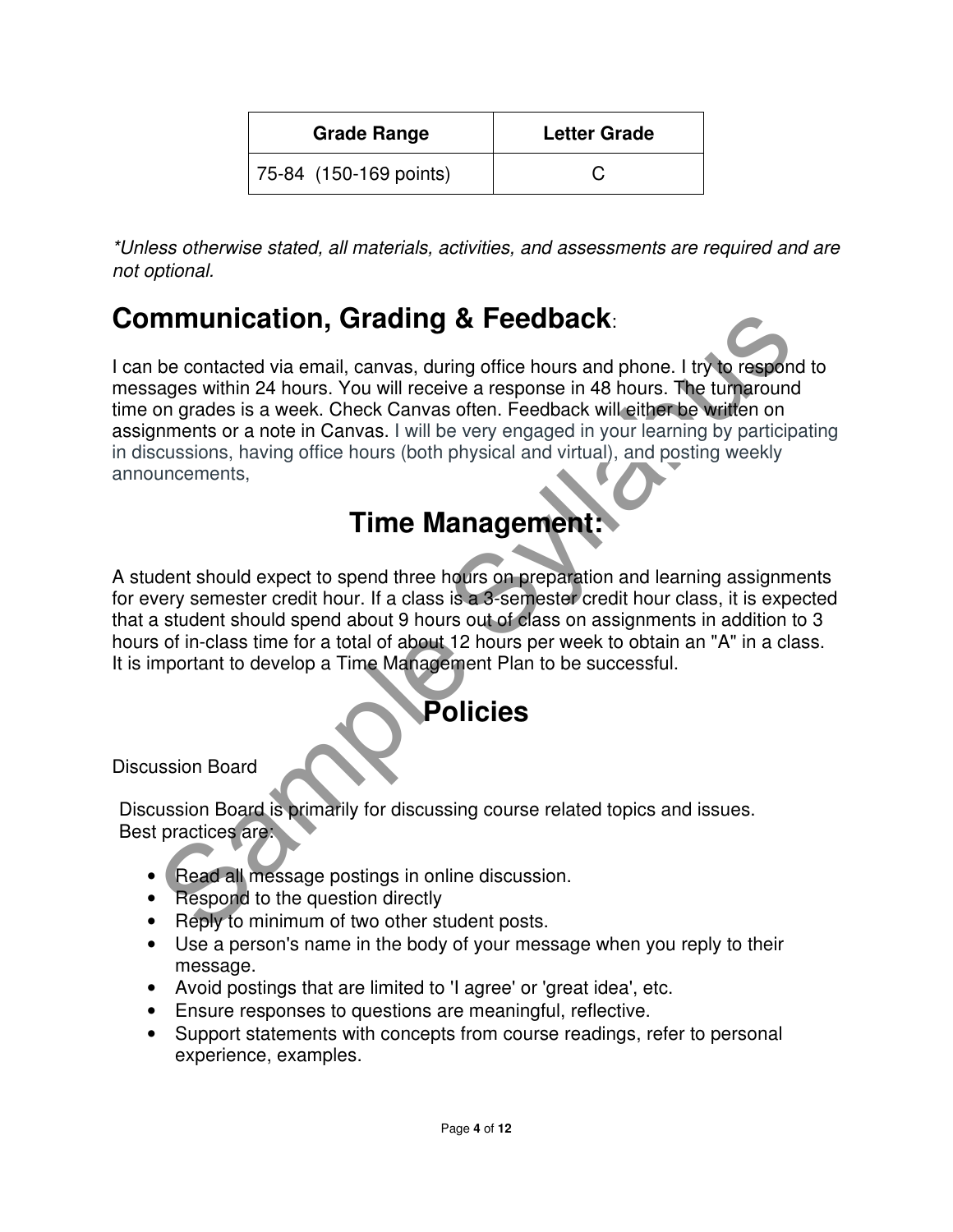• Follow **Rules of Behavior (below).**

# **Rules of Behavior**

Discussion areas are public to every student in this class (including your instructor) who will see what you write. Please pay attention to the language you use and adhere to the following guidelines:

- Do not post anything too personal.
- Do not use language that is inappropriate for a classroom setting or prejudicial in gender, race, or ethnicity.
- Do not use all caps in the message box unless you are emphasizing (it is considered shouting).
- Be courteous and respectful to other people on the list
- Do not overuse acronyms like you would use in text messaging. Some of the list participants may not be familiar with acronyms.
- Use line breaks and paragraphs in long responses.
- Write your full name at the end of the posting.
- Be careful with sarcasm and subtle humor; one person's joke is another person's insult.

#### **Make-Up/Late Submission Policy**

All course activities must be submitted before or on set due dates and times. Points will be deducted for any assignment turned in late. If the student is unable to abide by the due dates and times, it is their responsibility to contact the instructor immediately.

# **Academic Dishonesty/Plagiarism/Cheating**

Do not post anything too personal.<br>
Do not use language that is inappropriate for a classroom setting or prejudicial<br>
gender, race, or ethnicity.<br>
Do not use all caps in the message box unless you are emphasizing (it is<br>
c The academic community regards academic dishonesty as an extremely serious matter, with serious consequences. Any effort to gain an advantage not given to all students is dishonest whether or not the effort is successful. Any suspicion of academic dishonesty will be reported and investigated. A student who engages in scholastic dishonesty that includes, but is not limited to cheating, plagiarism, and collusion will receive an "F" for the course.

All persons involved in academic dishonesty will be disciplined in accordance with University regulations and procedures. For complete information on UTPB student conduct and discipline procedures consult the *University's Handbook:Scholastic* Dishonesty.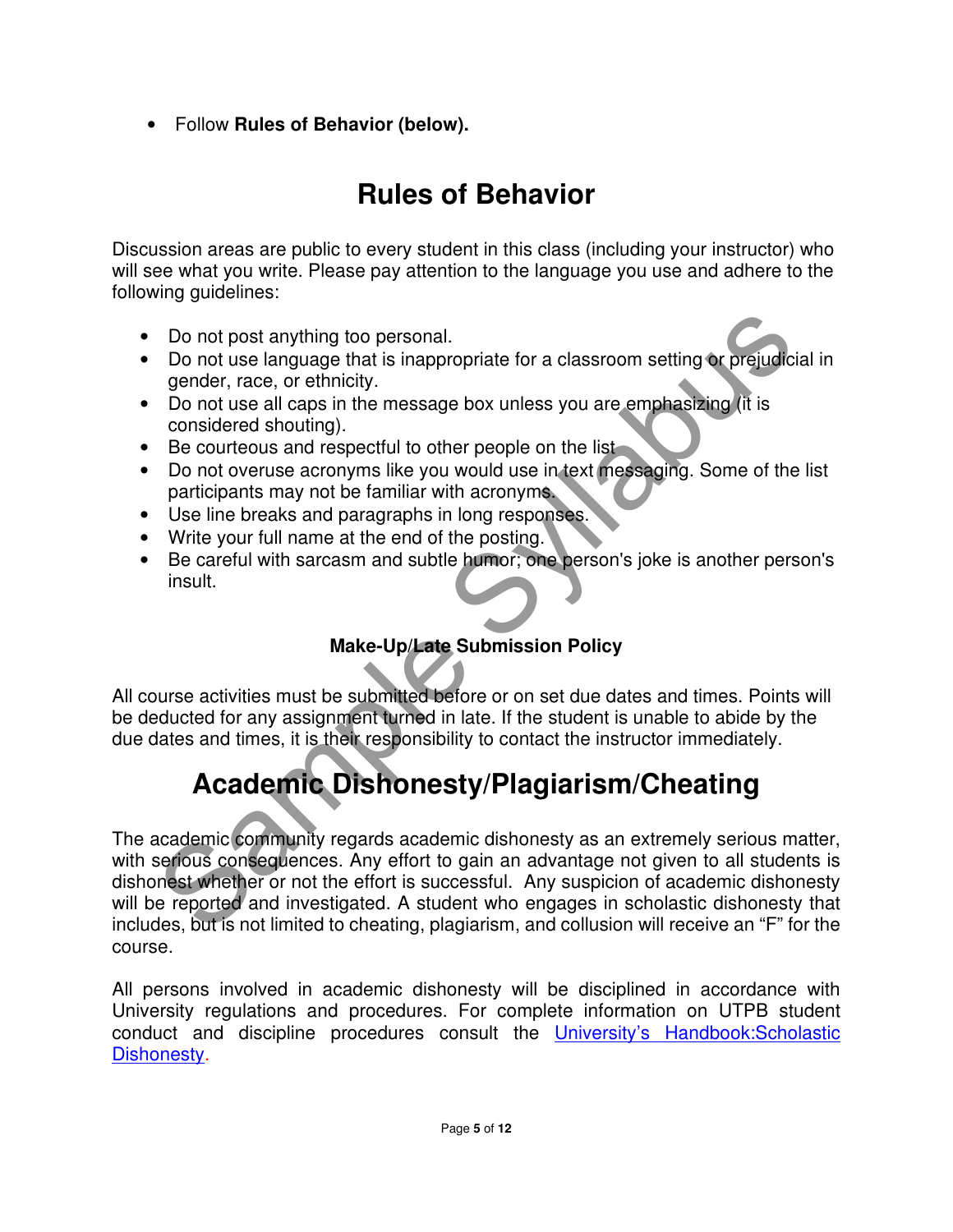**Academic dishonesty** includes, but is not limited to cheating, plagiarism, collusion, falsifying academic records, misrepresenting facts, the submission for credit of any work or materials that are attributable in whole or in part to another person, taking an examination for another person, any act designed to give unfair advantage to a student such as, but not limited to, submission of essentially the same written assignment for two courses without the prior permission of the instructor, or the attempt to commit such acts.

**Plagiarism** includes, but is not limited to the appropriation of, buying, receiving as a gift, or obtaining by any means material that is attributable in whole or in part to another source, including words, ideas, illustrations, structure, computer code, other expression and media, and presenting that material as one's own academic work being offered for credit.

# **Attendance and Class Participation**

See, including words, ideas, illustrations, structure, computer code, other expresses the media, and presenting that material as one's own academic work being offered<br>
Latar and active participation is an essential, unmist Regular and active participation is an essential, unmistakably important aspect of this online course. Students will log on a minimum of three times every seven days. All students are expected to do the work assigned, notify the instructor when emergencies arise.

# **Tracking**

Learning management systems have tracking features. Statistics are collected that quantifies how often and when students are active in the course and provides information if the student has accessed different pages of the course.

### **Absenteeism**

All the course activities have set dates to be completed and submitted. After the due dates the activities will not be available for the students. Not logging into an online course is considered absenteeism. Contact instructor immediately in case of emergency medical situation.

#### **Course Incomplete/Withdrawal/Grade Appeal**

All students are required to complete the course within the semester they are signed up. Incomplete grades for the course are rarely given and will only be considered if the student has met **all** of the following conditions:

- Completed 75% or more of the coursework,
- Earned (at the time of the Incomplete request) a B or better average on all coursework,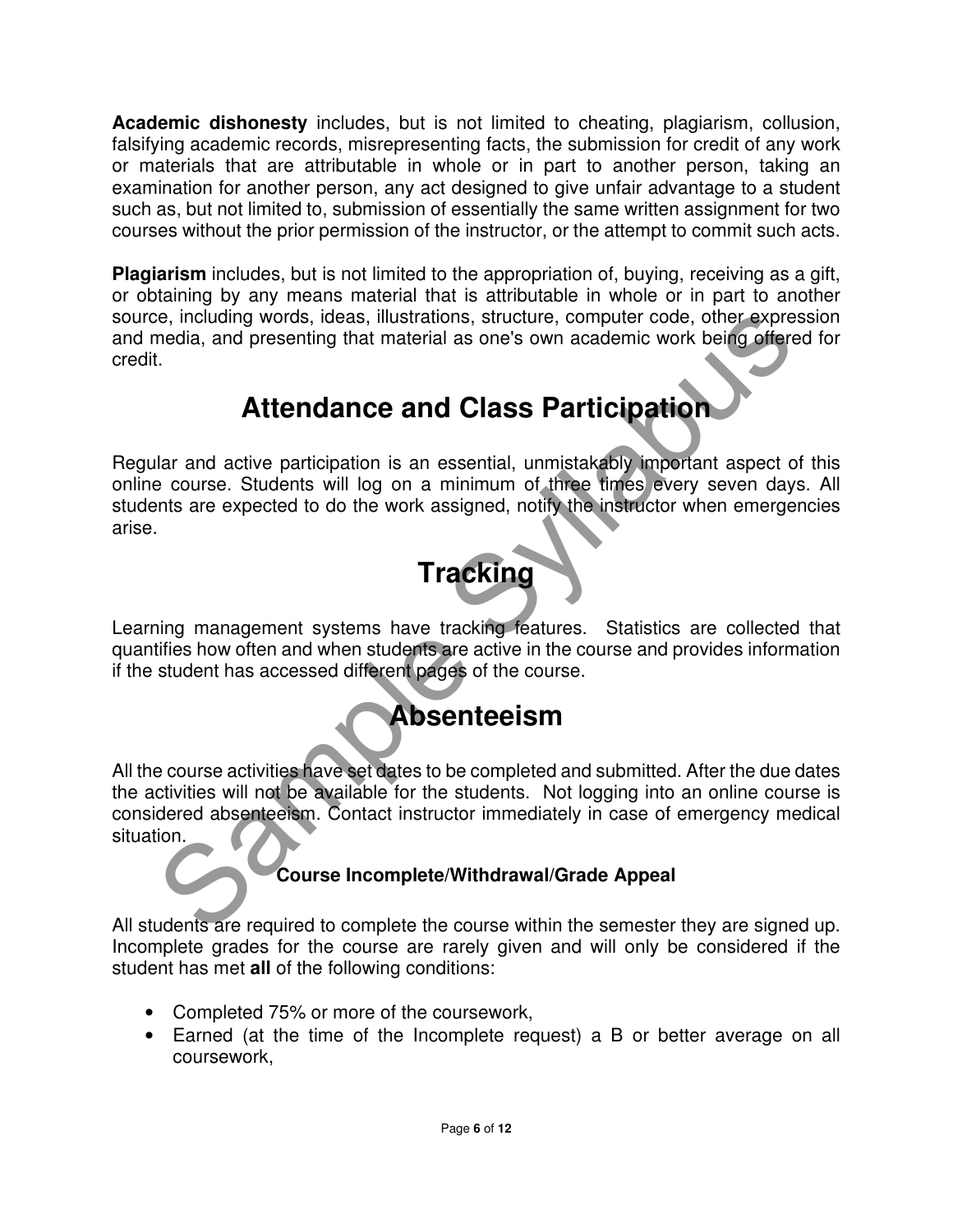- Submitted a valid, documented excuse for not being able to complete the course on time, and
- Has contacted the instructor prior to the last day of regular classes (full semester/face-to-face students) or one week prior to the last week of classes (online/8 week session).

Students must submit a written (electronic) petition for an extension and sign a contract that lists the remaining coursework to be completed and due dates. If the assignments and activities identified in the petition are not completed by the agreed upon due date, the student's grade will revert to a "F" two semesters after the original "I" grade was submitted.

Students are advised to review the University policy on Satisfactory Academic Progress and Financial Aid Probation that may result from course withdrawals or incompletes.

Find information and dates regarding drops and withdrawals consult the University Handbook: Drops and Withdrawals and Appeal Process.

# **Accommodation for Students with Disabilities**

student's grade will revert to a "F" two semesters after the original """ grade virted.<br>
Inited.<br>
Inited.<br>
Sensitive are advised to review the University policy on Satisfactory Academic Progrims.<br>
Financial Aid Probation t **Students with Disabilities:** The University of Texas of the Permian Basin in compliance with the Americans with Disabilities Act and Section 504 of the Rehabilitation Act provides "reasonable accommodations" to students with disabilities. Any student with a disability who is requesting an accommodation for this course must provide the instructor with official documentation in the form of a letter from the ADA Officer for Students. Only those students who have officially documented a need for an accommodation will have their request honored. \*\*Adapted from UTSA ADA syllabus statement.\*\*

**ADA Officer for Students:** Mr. Paul Leverington **Address:** Mesa Building 4243/4901 E. University, Odessa, Texas 79762 **Voice Telephone:** 432-552-4696

**Email:** ada@utpb.edu

For the accessibility and privacy statements of external tools used within courses, go to Accessibility and Privacy Statements.

### **Computer Skills, Technical & Software Requirements**

Describe any special prerequisite skills (word processing, spreadsheet, presentation software, YouTube account, etc. Example: This course is designed as a web-based class, which necessitates specific computer expertise on the part of the student, specific computer equipment or programs, and a commitment on the part of the student beyond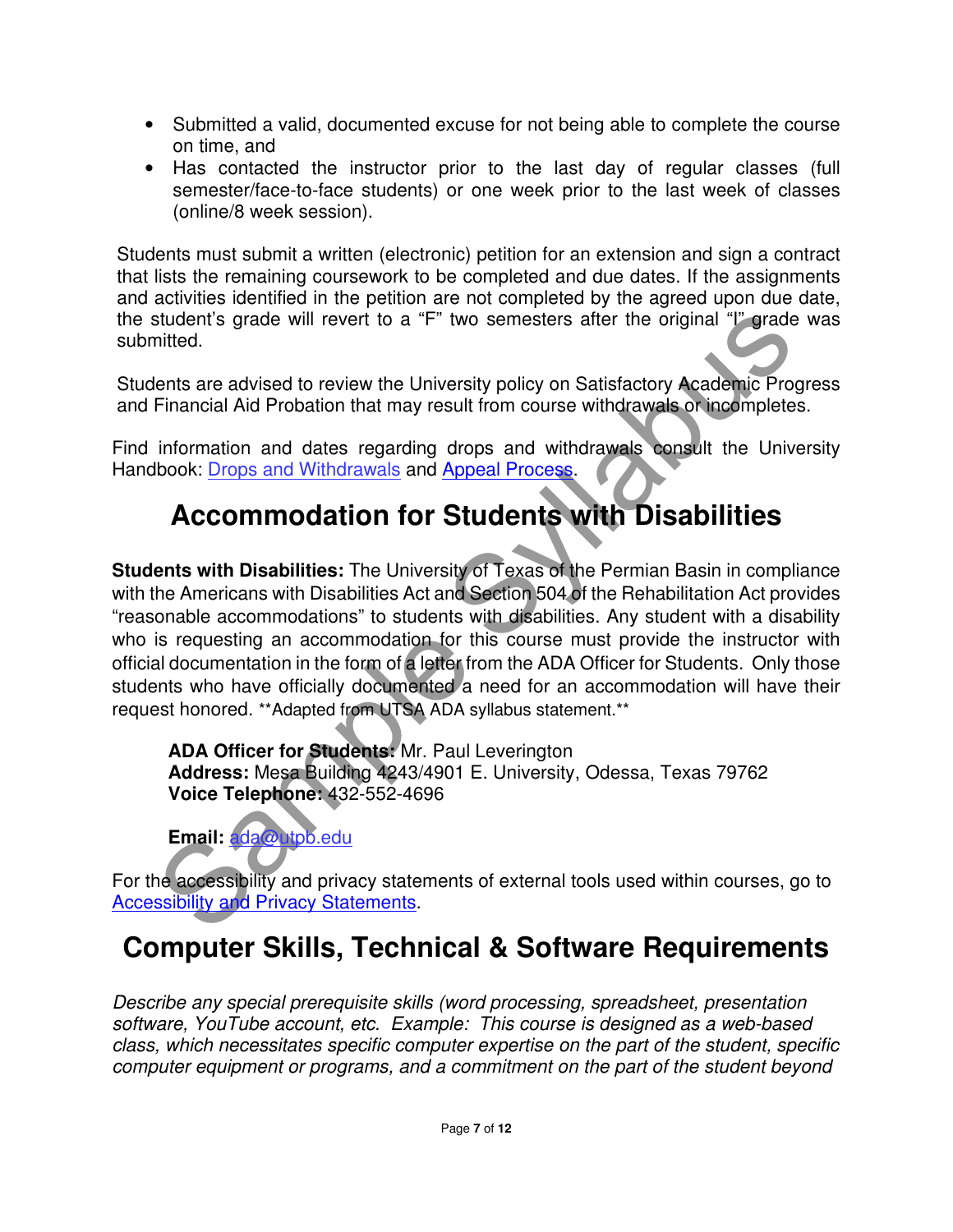that of most other courses.) Student will need to create word processing documents, save files, submit files.

Students can use cloud version of Word, PowerPoint and other Microsoft products through use of their UTPB Outlook 365 and UTPB email address. For more information refer to UTPB Office 365 Page.

Computer Technical Requirements

See Technical Requirements.

Online Student Authentication



Technical Requirements.<br>
Se Student Authentication<br>
Se requires that each student who registers for an online course is the same student<br>
diaton Policy requires faculty members to emply at least woo methods of verificat<br>
s UTPB requires that each student who registers for an online course is the same student who participates in, completes, and receives credit for the course. UTPB's Distance Education Policy requires faculty members to employ at least two methods of verification to ensure student identities. To access online courses students must login to the UTPB learning management system using their unique personal identifying username and secure password. UTPB's Distance Education Policy requires at least one additional student identification method within the course that has been determined and approved by the faculty or academic program. This course satisfies the second method of student authentication by: Presentation of approved photo ID\* through a web cam and video recorded proctoring during assessment (Respondus Monitor, Examity)

\*Approved up to date photo identifications are: passports, government issued identification, driver's licenses, military ID from DoD. Dual credit and early college high school students use school district identifications.

Using LockDown Browser & Respondus Monitor for Online Exams

This course requires the use of LockDown Browser and Monitor for online exams. Watch this short video to get a basic understanding of LockDown Browser and Monitor.

Download and install LockDown Browser.

To take an online test, open LockDown Browser which opens Canvas and navigate to the exam. (You cannot access the exam with a standard web browser.) When taking an online exam, follow these guidelines:

- Setup web cam for exams using Monitor.
- Ensure you're in a location where you won't be interrupted.
- Turn off all mobile devices, phones, etc.
- Clear your desk of all external materials books, papers, other computers, or devices.
- Remain at your desk or workstation for the duration of the test.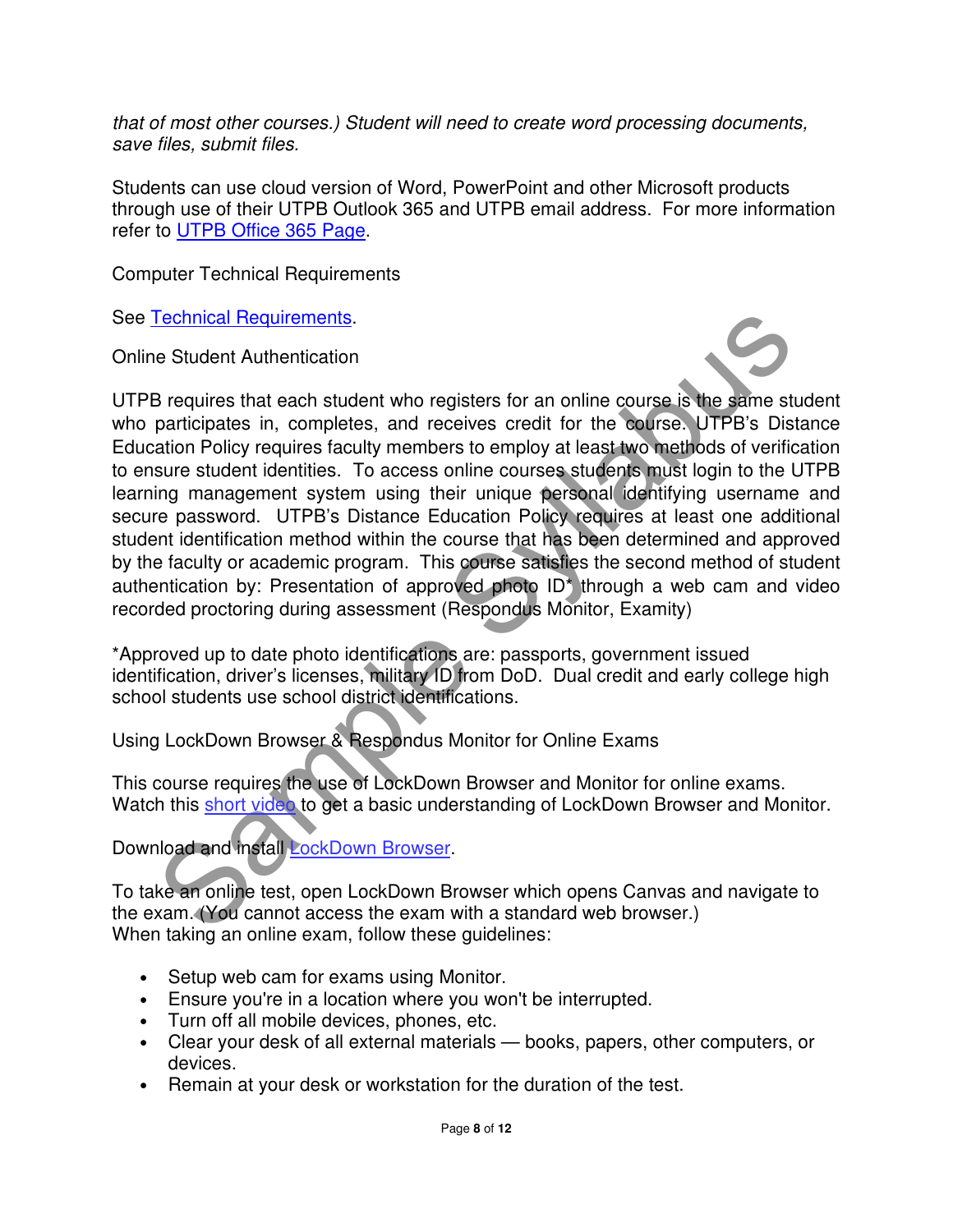• LockDown Browser will prevent you from accessing other websites or applications; you will be unable to exit the test until all questions are completed and submitted.

# **Preparation for Emergencies**

#### Computer Crash

Not having a working computer or a crashed computer during the semester will NOT be considered as an acceptable reason for not completing course activities at a scheduled time. NOTE: Identify a second computer before the semester begins, that you can use when/if your personal computer crashes.

#### Complete Loss of Contact

If you lose contact with course connectivity completely (i.e. you cannot contact me via Canvas or email), you need to call instructor, and leave message regarding connectivity loss and contact information.

#### Lost/Corrupt/Missing Files

abung a working computer or a crashed computer during the semester will not<br>dered as an acceptable reason for not completing course activities at a sehedured or<br>NOTE: Identify a second computer before the semester begins, You must keep/save a copy of every project/assignment on an external drive, UTPB Outlook 365 OneDrive, or personal computer. In the event of any kind of failure (e.g. virus infection, student's own computer crashes, loss of files in cyberspace, etc.) or any contradictions/problems, you may be required to resubmit the files.

### **End-of-Course Evaluation & Instructor Evaluation**

Every student is encouraged to complete an end of course evaluation survey provided by UTPB. During the last two weeks of class, there will be an announcement in Canvas, an email, and a button in your course navigation that will take you to any available surveys.

The survey is anonymous and your responses are confidential. Your feedback is critical to us and to your instructor as we strive to improve our offerings, and our support of you, the students.

### **Student Support Services**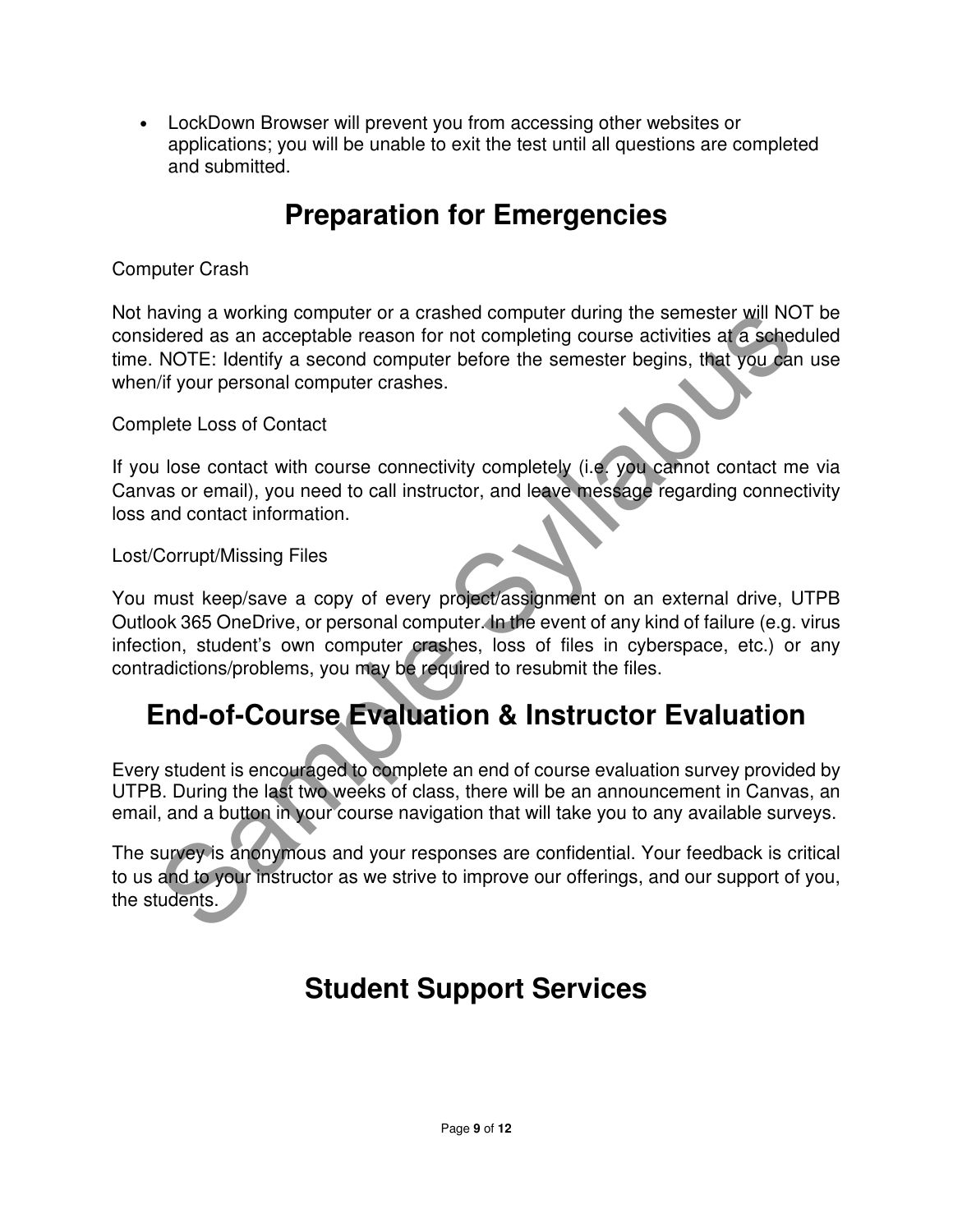| <b>SERVICE</b>                          | CONTACT                                                                                                                                                                                                                |  |  |
|-----------------------------------------|------------------------------------------------------------------------------------------------------------------------------------------------------------------------------------------------------------------------|--|--|
| <b>ADA</b><br>Accommodation/Support     | <b>Testing Services &amp; Academic Accommodations</b><br><b>Department</b><br>(432) 552-4696                                                                                                                           |  |  |
| Advising                                | (432) 552-2661<br><b>UTPB Academic Advising Center</b>                                                                                                                                                                 |  |  |
| <b>Bookstore</b>                        | <b>UTPB Campus Bookstore</b><br>(432) 552-0220                                                                                                                                                                         |  |  |
| Email, Office 365,<br>my.utpb.edu       | <b>Information Technology</b>                                                                                                                                                                                          |  |  |
| <b>Financial Aid and</b><br>Scholarship | <b>UTPB Financial Aid</b><br>(432) 552-2620                                                                                                                                                                            |  |  |
| Library                                 | The J. Conrad Dunagan Library Online at<br>(432) 552-2370                                                                                                                                                              |  |  |
| Registrar                               | <b>UTPB Registrar</b><br>(432) 552-2635                                                                                                                                                                                |  |  |
| <b>Student Services</b>                 | <b>Student Services</b><br>(432) 552-2600                                                                                                                                                                              |  |  |
| <b>Technical Support</b>                | Canva:<br>$-866 - 437 - 0867$                                                                                                                                                                                          |  |  |
| Tutoring & Learning<br><b>Resources</b> | If you are taking courses through UTPB the following links<br>provide services: <b>Smarthinking Online Tutoring</b> (provides<br>tutoring services), SmarterMeasure (measures learner<br>readiness for online course). |  |  |
| <b>Disclaimer &amp; Rights</b>          |                                                                                                                                                                                                                        |  |  |

Information contained in this syllabus was to the best knowledge of the instructor considered correct and complete when distributed for use in the beginning of the semester. However, the instructor reserves the right, acting within the policies and procedures of UTPB to make changes in the course content or instructional techniques without notice or obligation. The students will be informed about the changes, if any.

# **Copyright Statement**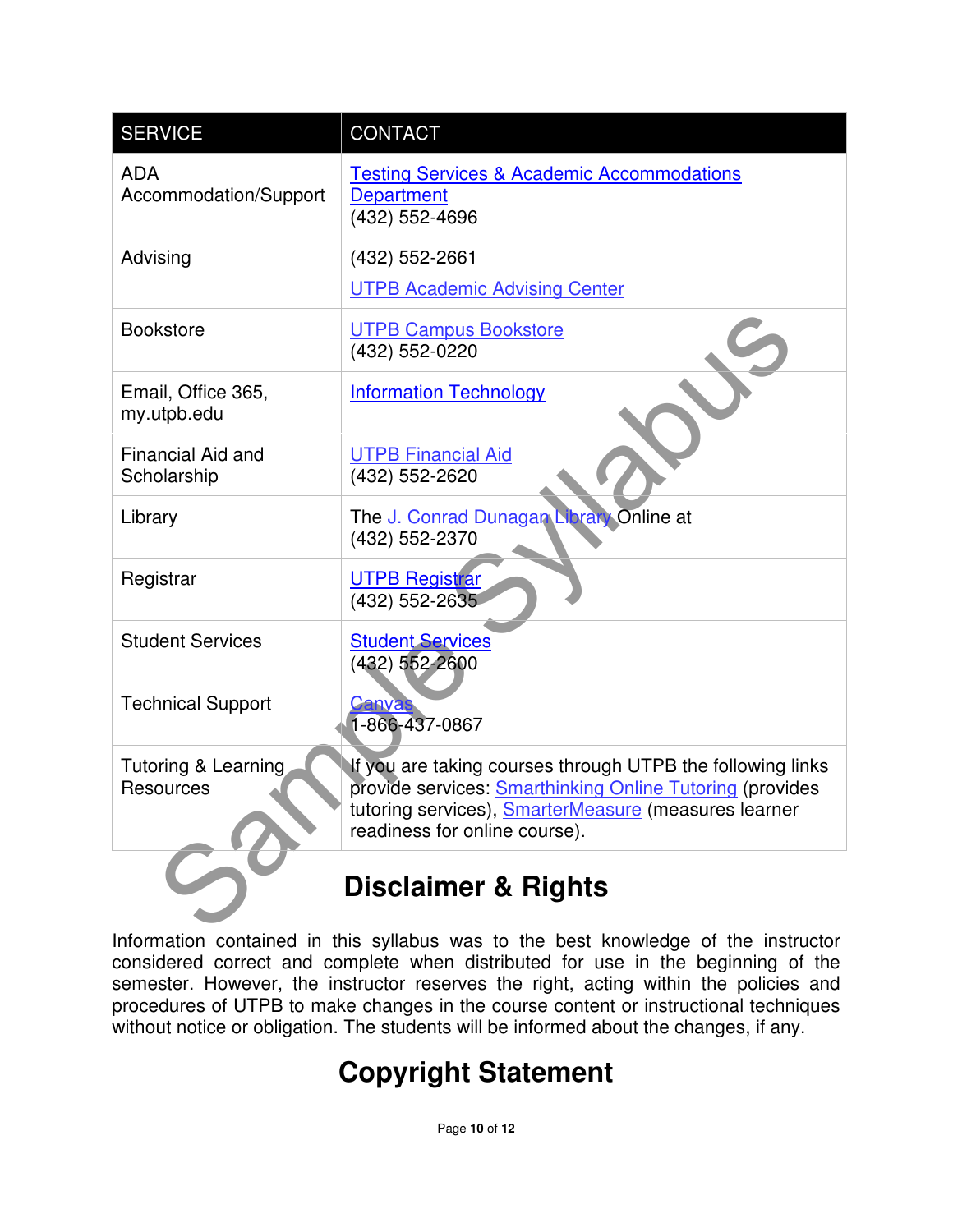Many of the materials that are posted within UTPB courses are protected by copyright law. These materials are only for the use of students enrolled in the course and only for the purpose of the course. They may not be further retained or disseminated.

# **Tentative Schedule**

\*The instructor reserves the right to revise the schedule to fit the needs of the course. Students will be made aware of any changes via Canvas.

| <b>DATE</b>                           | <b>Assignments/Activities/Topics</b>                                                                                                                                                                                                                                                                                                                       | <b>Due Date</b> |
|---------------------------------------|------------------------------------------------------------------------------------------------------------------------------------------------------------------------------------------------------------------------------------------------------------------------------------------------------------------------------------------------------------|-----------------|
| Wk1                                   | Introduction to course and assignments                                                                                                                                                                                                                                                                                                                     | 5/17            |
| $5/11 -$<br>5/17                      | Discussion Topic #1: Tell us about yourself!                                                                                                                                                                                                                                                                                                               |                 |
| WK <sub>2</sub><br>$5/18 -$<br>$5/24$ | Lenses on Reading, chaps. 1, 3<br>Reading Children's Literature, Intro to students and chps.<br>1,3                                                                                                                                                                                                                                                        | 5/24            |
| WK <sub>3</sub><br>$5/25 -$<br>5/31   | The Circuit, Stories from the Life of a Migrant Child<br>Lenses on Reading, chap. 2<br>Reading Children's Literature, Chap. 2, 8<br>Cesar Chavez: A Hero for Everyone<br>Discussion Topic #2<br>Post a paragraph reflecting Cesar Chavez<br>Post one discussion question.<br>Respond to at least one other person's paragraph and one<br>person's question | 5/31            |
| WK4<br>$6/1 - 6/7$                    | Discussion Topic #3:<br>Post idea for Theoretical paper<br>Final draft of critical literacy project due<br>Lenses on Reading, chap. 4, 6<br>Reading Children's Literature, chap. 7                                                                                                                                                                         | 6/7             |
| WK <sub>5</sub><br>$6/8 -$<br>6/14    | Lenses on Reading, Chap. 5, 7<br>Reading Children's Literature, chap. 5, 6                                                                                                                                                                                                                                                                                 | 6/14            |
| WK <sub>6</sub><br>$6/15 -$<br>6/21   | <b>Final Draft of Theoretical paper due</b><br>Reading Children's Literature, chap.11.<br>Lenses on Reading, chap. 8<br><b>Almost Home</b><br>Discussion Topic #4<br>Post a paragraph reflecting on Almost Home<br>Post one discussion question                                                                                                            | 6/21            |